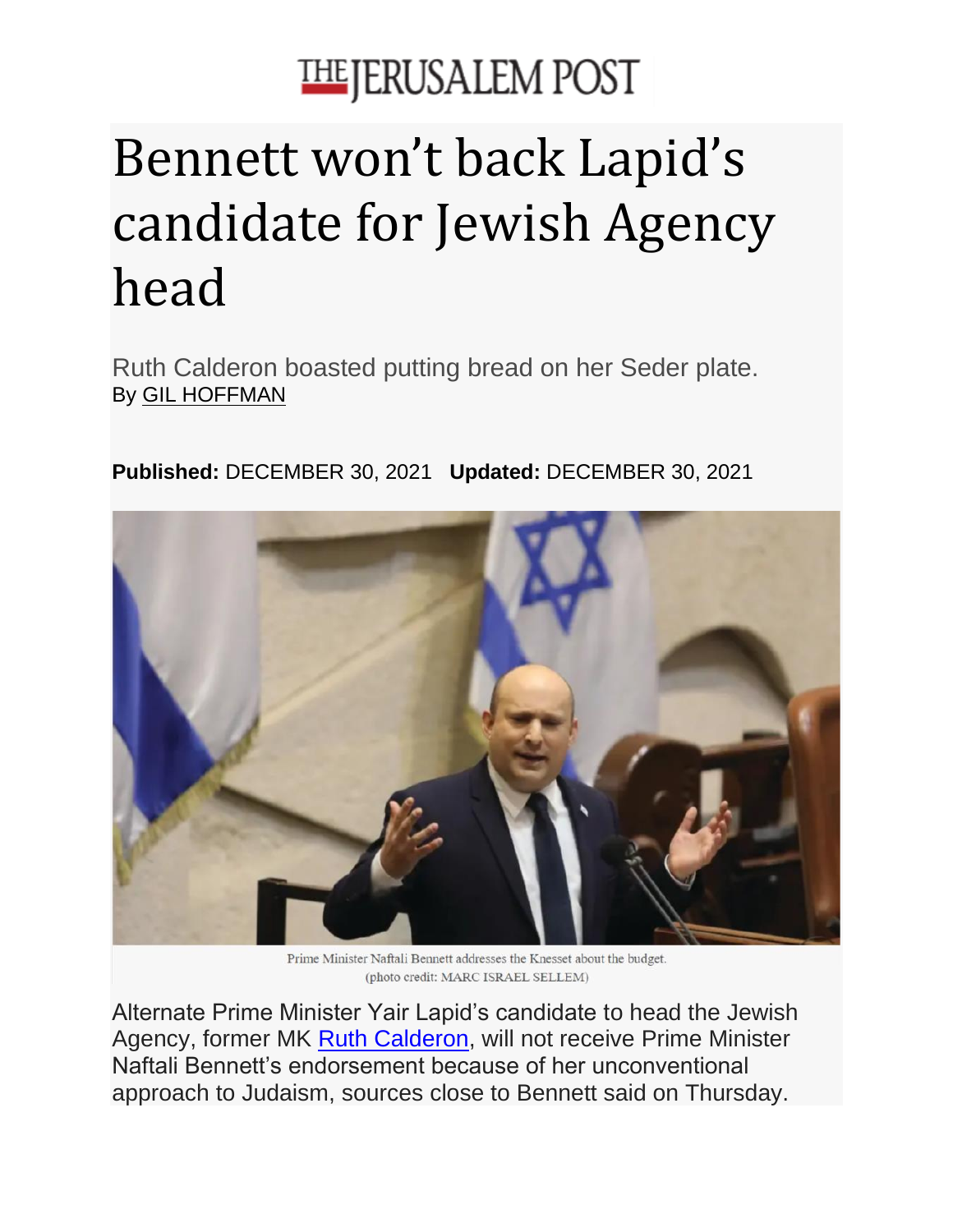Bennett aides were outraged by a video of Calderon saying on a panel with former Agency chairman Avraham Burg that she puts bread – not matza – on her Seder plate in order to remember the poor.

"Not [Jewish Agency](https://www.jpost.com/tags/jewish-agency) material," a source close to Bennett said after viewing the clip from the Knesset Channel.

A veto from two members of the 10-member selection committee would be enough to disqualify Calderon. One veto is expected to come from the Orthodox World Mizrachi, while another member of the committee appeared also to reject her on Thursday.

"I am not Reform, so why should I back her?" the selection committee member said.



Former MK Ruth Calderon interviewing on the Knesset Channel (Credit: Knesset Channel)

Rabbi Pesach Lerner, a member of the Agency's board of governors and chairman of the WZO's Orthodox Eretz Hakodesh faction, criticized Calderon on Thursday, saying she cannot bring people around the table to solve the difficult challenges facing the Jewish people as did former Agency heads Natan Sharansky and Isaac Herzog.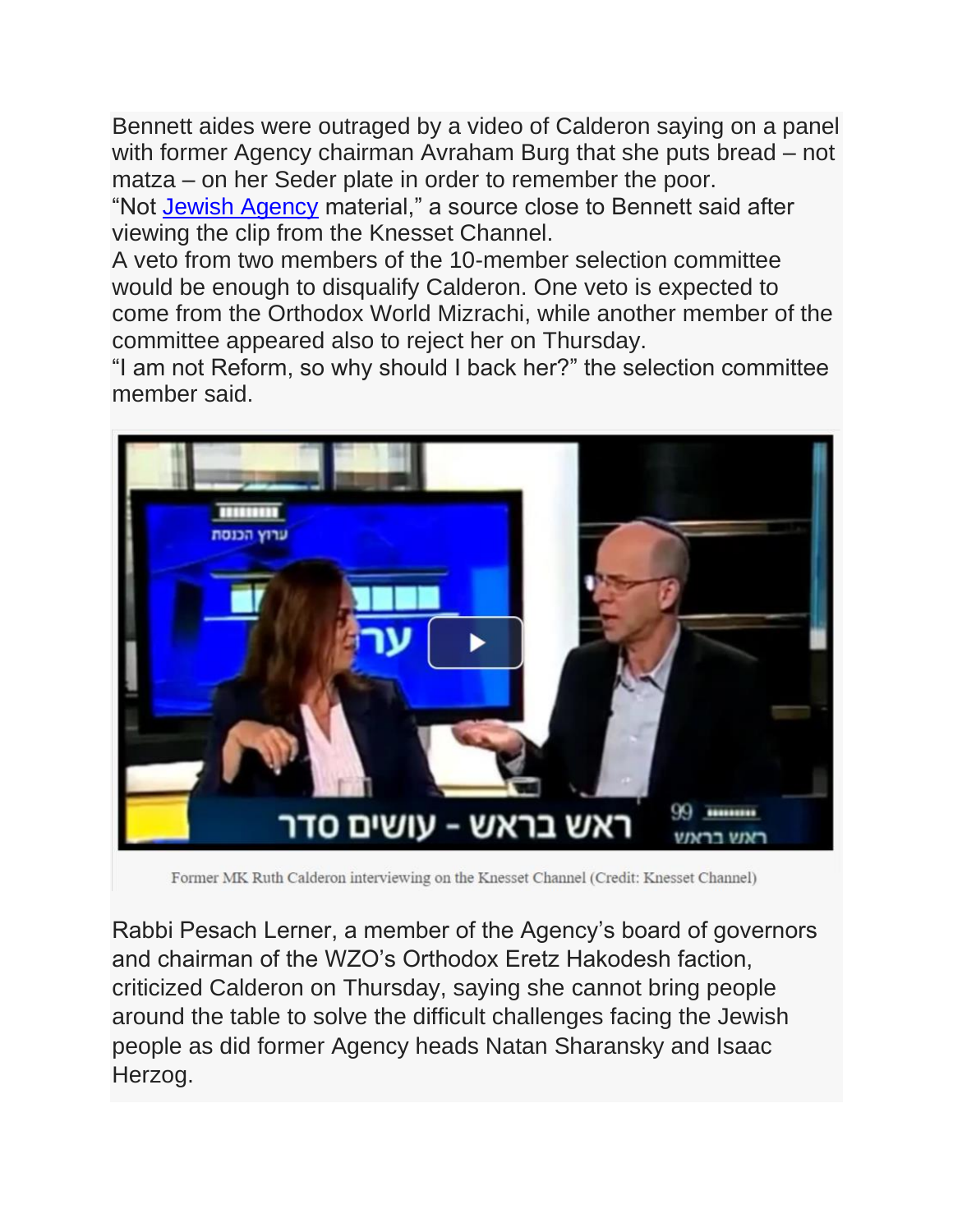"The new chairperson of the Jewish Agency must be a unifier, someone who can bring together the varied Jewish communities throughout the Jewish world," Lerner said. "Someone who boasts of her eating bread and an orange at her Passover Seder sends a hurtful message to the overwhelming majority of world Jewry that she doesn't share their tradition and values. Her appointment would politicize JAFI, internally and externally, and seriously damage the confidence world Jewry has in the Jewish Agency. Her appointment would compromise the Agency's sacred mission."

If she is rejected, Calderon would be the second unsuccessful candidate promoted by Lapid, following Intelligence Services Minister Elazar Stern, who dropped out after controversial statements he made in a radio interview but even beforehand, his candidacy lacked enough support for selection.

Some committee members are angry at Lapid for taking too long to choose a candidate and blame him for the lengthy process that is harming the agency's reputation.

Calderon will be interviewed next week and like other candidates, she will be asked about her experience in fundraising, which, as an academic, would be a weak point for her.

In October 2020, Lapid announced with great fanfare the appointment of Calderon as president of the World Zionist Organization, which would have made her the first woman to head a Zionist institution, but after she discovered that the position was unpaid and she could not do it concurrently with her job at the Mandel Foundation, she declined the post.

There are now four female candidates for Agency head: Calderon, Jerusalem Deputy Mayor Fleur Hassan-Nahoum, and former MKs Michal Cotler-Wunsh and Omer Yankelevich. There are two male candidates whose interviews were held on Thursday night: former minister Danny Danon and former deputy minister Michael Oren. "We will choose the best candidate for the job, no matter what their gender," a source on the selection committee said.